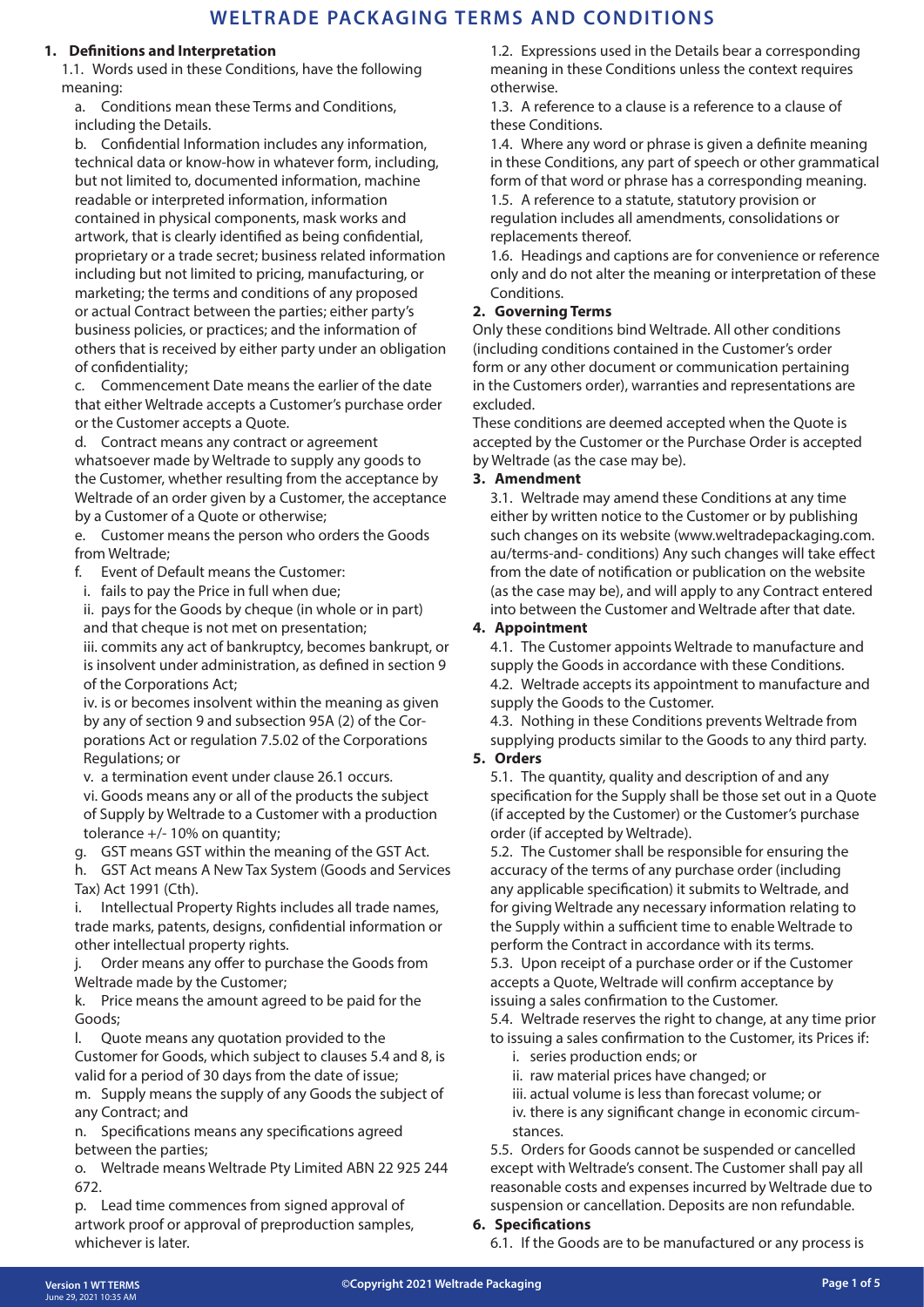to be applied to the Goods by Weltrade in accordance with specifications submitted by the Customer, the Customer shall indemnify Weltrade against all loss, damages, cost and expenses awarded against or incurred by Weltrade in connection with or paid or agreed to be paid by Weltrade in settlement of any claim by a third party for infringement of their Intellectual Property Rights which results from Weltrade's use of the specification.

6.2. Weltrade reserves the right to make any changes to the specification of the Goods which are required to conform to any applicable statutory requirements or, where the Goods are to be supplied to the Customer's specification, which do not materially affect their quality or performance. a commercial tolerance margin will apply to all product specifications. If in doubt, contact Weltrade for clarification.

### **7. Change Requests**

7.1. The Customer may issue a written change order to request changes within the scope of the Contract. Such requests are subject to acceptance by Weltrade.

7.2. Weltrade will inform the Customer, as soon as reasonably practicable, if the change will cause an increase in Weltrade's costs, quantity of Goods or time required to perform the Contract. The change will become effective, and Weltrade will commence performance, only upon execution of a written amendment to the Contract.

7.3. Unless otherwise agreed in writing, upon performance of the change order Weltrade will be entitled to invoice the Customer and the Customer shall be obligated to pay for the costs of the change, even if Weltrade agreed to proceed with the change prior to execution of an amendment.

### **8. Change of Law**

8.1. In this clause 8:

a. "Change of Law" means any enactment or promulgation of any new law or regulation or the amendment of any law or regulation existing at the Commencement Date, including any law or regulation relating to the imposition or change in any tax (other than income tax), impost, fee, charge, scheme, excise or levy, in Australia which may result in a variation of the actual costs incurred by Weltrade in supplying the Products to the Customer;

b. "Introduction Date" is taken to be the date that any legislation in respect of a Change of Law receives royal assent.

8.2. The parties agree that if at any time during the Term a Change of Law occurs this will trigger an automatic review of the Price of Goods under the Contract, that in principle an increase in Price should occur if the Change of Law would have the effect of increasing the costs of Weltrade in supplying the Goods and the following will apply:

a. the sole purpose of this review is to determine the effect of the Change of Law on the Price of the Goods that apply at the Introduction Date and to adjust the Price accordingly;

b. the parties will use their best endeavours not later than 1 month from the Introduction Date to determine:

i. the effect that the Change of Law will have on the Price of the Goods; and

ii. what adjustment, if any, is to be made to the Price of the Goods as a result of the Change of Law.

c. For the avoidance of doubt, in the event that the parties are unable to agree on any price variation under this clause 8, the provisions of clause 27 will apply.

#### **9. Terms of Payment**

9.1. If terms of credit have been agreed between the

parties, Weltrade will issue the invoice the day Goods are dispatched to the customer. Customer must pay the Price of any Supply within the stated invoice payment terms. 9.2. To avoid doubt, nothing in these Conditions prohibits Weltrade to make it a condition of a Supply that the Customer pays the Price in advance or in installment. 9.3. Weltrade may charge a flat 10% late fee on any outstanding invoices which remain unpaid after 30 days from due date (at Weltrade's discretion). This is applicable against the entire outstanding account. The customer will pay this late fee which will be charged as a separate invoice and due for payment immediately. The customer will also indemnify Weltrade for any debt collection fees, commission or expenses it may be charged in having to pursue the Customer for payment of any invoices.

#### **10.Setoff.**

The Customer will not set off or recoup invoiced amounts or any portion thereof against sums that are due or may become due from Weltrade.

#### **11.Delivery**

11.1.Unless otherwise agreed between the parties in writing, Goods will be delivered to the Customer at the place specified in the Order at the Customer's cost. 11.2.Delivery dates are estimates only and Weltrade is not

liable for any loss or damage for a failure to have the Goods delivered on those dates.

11.3.The Goods will be delivered on CHEP pallets to be dehired by the Customer with CHEP under the terms of their own CHEP account. In the event that the Customer does not have a valid CHEP pallet account, an amount of \$50 plus GST per pallet will be charged Plain pallets are available for \$20 plus GST if required.] To avoid doubt, these charges are in addition to any freight costs.

11.4.Weltrade will notify the Customer in a timely manner if Weltrade is unable, whether temporarily or otherwise, to supply the Goods in the volume required and/or required times and the reasons for that inability.

11.5.Weltrade may make available part of any Order and render an invoice to the Customer for Goods available for delivery. Failure to make the total Order available will not invalidate that sale.

#### **12.Acceptance**

12.1.The Customer may reject the Goods by written notice to Weltrade within 48 hours of delivery.

12.2.If Weltrade accepts the Customer's reasons for rejection, it will (at its discretion) either repair or replace the Goods.

12.3.The Customer is deemed to have accepted an Order not rejected within 48 hours of delivery.

#### **13.Retention of Title and Risk**

13.1.The title to and property in the Goods will not pass from Weltrade to the Customer until the Customer has paid the Price in full to Weltrade in accordance with these Conditions. Until then, the Customer:

a. holds the Goods in a fiduciary relationship with Weltrade as bailee only;

b. must keep the Goods separate from other items it holds and clearly identified as owned by Weltrade, and must not resell or transfer possession of the Goods.

13.2.The Goods will be at the Customer's risk upon delivery at the place nominated by the Customer in the Order.

#### **14.Event of Default**

14.1.If the Customer suffers an Event of Default, and Weltrade is owed money or an Order has not been completed, then without prejudice to Weltrade's other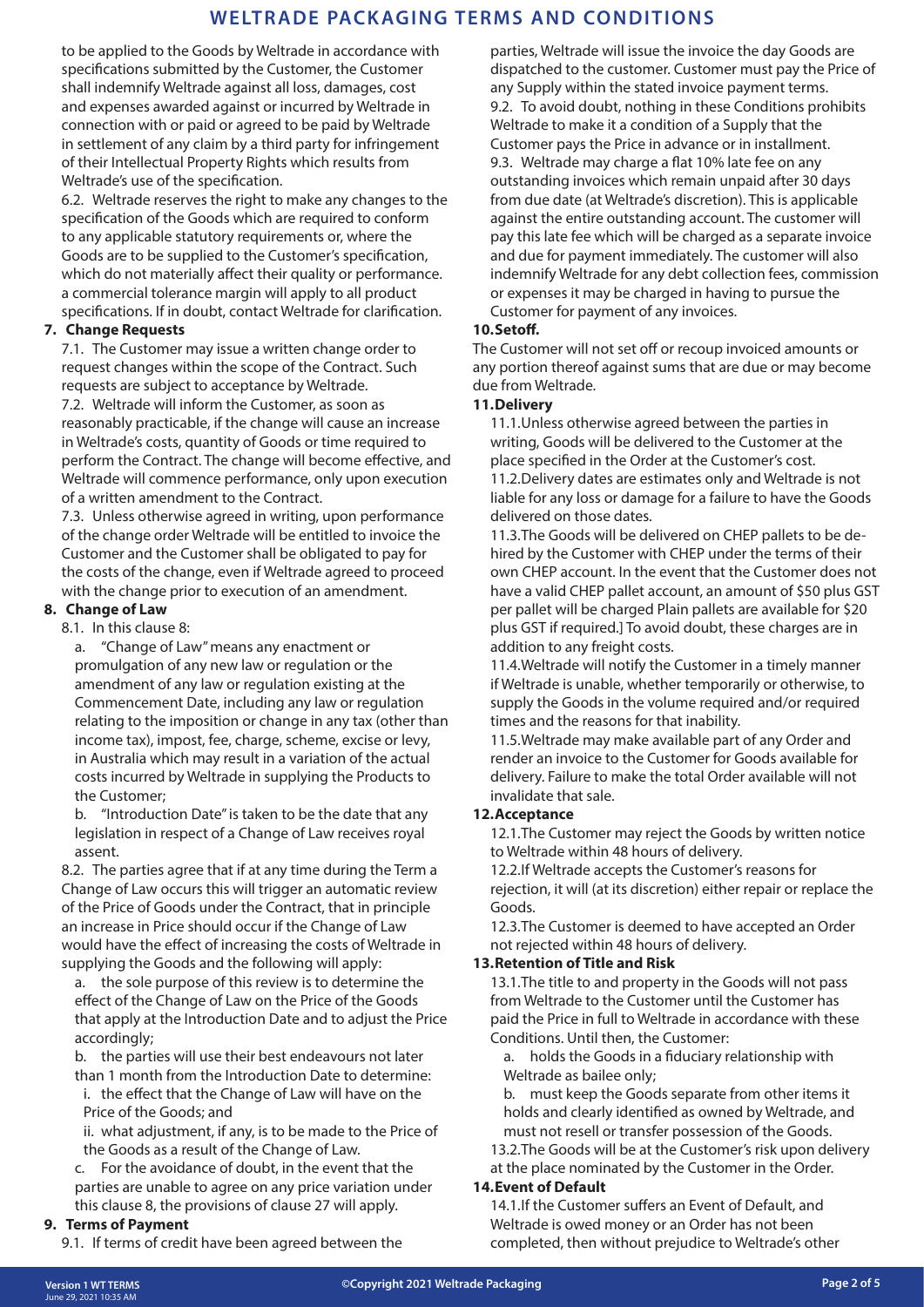rights, Weltrade may without notice to the Customer:

- a. suspend the manufacture and/or supply of the Goods;
- b. enter onto the premises where the Goods are situated to repossess the Goods, despite the fact that the Goods may have co-mingled with other goods.

#### **15.Indemnity**

15.1.The Customer must also indemnify and keep Weltrade indemnified against, and pay to Weltrade, all expenses, losses and damages incurred or sustained by Weltrade as a result of, or in relation, to Weltrade exercising its rights:

a. as a result of an Event of Default;

b. as a result of a breach of any term, express or implied, of these Conditions by the Customer; or

c. as a result of any bank or other costs, charges or expenses incurred by Weltrade resulting from any Customer's cheque not being met on presentation

#### **16.Weltrade may sell and recover from proceeds**

16.1.Where Weltrade takes possession of the Goods as a result of an Event of Default of the Customer, Weltrade, should it choose to do so and without derogating from its rights under clause 14:

a. sell the Goods by any means and at any time;

b. deduct from any proceeds of sale, all costs incurred in relation to the sale;

c. retain for its own use and benefit any part of the Price for the Goods which remains outstanding; and

d. apply any balance to monies owed by the Customer on any account (even if not due and payable) to the extent to which Weltrade has priority over other security interests.

16.2.Where there is a shortfall on any sale or attempted sale of the Goods, Weltrade continues to hold their security interest in the Goods and may recover the shortfall from the Customer.

#### **17.Proceeds Of Sale**

If the Goods are resold, or goods using the Goods are manufactured and resold by the Customer, the Customer holds all of the book debts owed and proceeds in respect of such sales on trust for Weltrade and must keep such proceeds of sale in a separate account and not mix such proceeds with any other funds. Such part of the book debts and proceeds are deemed to equal in dollar terms the amount owed by the Customer to Weltrade at the time of the receipt of such book debts and proceeds.

#### **18.Allocation Of Funds**

Weltrade may at its discretion and in such manner as it determines allocate payments made by the Customer for any Goods supplied by Weltrade.

#### **19.Revolving Assets**

19.1.In this clause 19:

"Revolving Asset" means any Goods which are inventory 19.2.If an Event of Default occurs then automatically the

Goods

i. Cease to be a Revolving Asset;

ii. Any floating charge over the Goods immediately operates as a fixed charge; and

iii. The Customer may no longer deal with the Goods without Weltrade's written consent.

# **20.Personal Property Securities Act 2009 ("PPSA")**

For the purposes of the PPSA:

20.1.Until the Customer has paid for the Goods in full (whereby the Customer will obtain legal title to the relevant Goods), the Customer acknowledges that Weltrade holds a purchase money security interest in the following:

a. any Goods supplied by Weltrade;

b. any new products into which the Goods supplied have been manufactured, processed, assembled or commingled such that their original identity is lost;

c. all proceeds in relation to the Goods referred to in (a) and (b) including without limitation money, accounts receivable and insurance proceeds; and

d. any goods for which any of the Goods referred to in (a) and (b) have been exchanged or traded or that have been acquired in lieu of those products,

e. as security for the Price payable by the Customer to Weltrade at any time for the Goods.

20.2.If requested by Weltrade, the Customer shall promptly and without undue delay execute any documents, provide all information required in order to complete a Financing Statement (as defined under the PPSA) and comply with any other reasonable requests by Weltrade to ensure that Weltrade's purchase money security interest(s) and general security interest are perfected.

20.3.The Customer shall immediately notify Weltrade in writing of any change in the Customer's name and shall also provide all information required in order to complete a financing change statement.

20.4.The Customer waives its right to receive a copy of the verification statement confirming registration of a financing statement or a financing change statement in relation to the Supplier's security interests.

20.5.The Customer shall be responsible for all costs, expenses and other charges incurred, expended or payable by Weltrade in relation to the filing of a financing statement or a financing change statement.

20.6.The Customer waives its rights under sections 95 (notice of removal of accession) , 118 (enforcing security interests in accordance with land law decisions), 121(4) (enforcement of liquid assets), 125 (obligation to dispose of or retain collateral), 128 (secured party may dispose of collateral), 129 (disposal by purchase), 130 (notice of disposal), 132(3)(d) (contents of statement of account after disposal), 132(4) (statement of account if no disposal), 135 (notice of retention), 142 (redemption of collateral) and 143 (reinstatement of security interest) of the PPSA and the parties agree that those provisions do not apply to these Conditions or any supply of the Goods pursuant to these Conditions.

20.7.Each party agrees that it will not disclose information of the kind referred to section 275(1) of the PPSA and that this clause constitutes a confidentiality agreement for the purposes of section 275 of the PPSA and other provisions of the PPSA. The Customer agrees to waive any right it may have, or but for this clause may have had, under section 275(7)(c) of the PPSA to authorise the disclosure of information of the kind referred to section 275(1) of the PPSA

#### **21.Limited Warranty**

21.1.Weltrade disclaims all warranties, conditions and guarantees, whether written, express, implied, statutory or otherwise, including, but not limited to, the implied warranties or guarantees of merchantability and fitness for particular purpose.

21.2.To the extent permitted by law, all implied terms, conditions, warranties and guarantees ("Guarantees") which would otherwise be implied into these Conditions are excluded. If any Guarantee, is implied into these Conditions by legislation and cannot be excluded, and Weltrade is able to limit the Customer's remedy, then Weltrade's liability is limited to one of the following: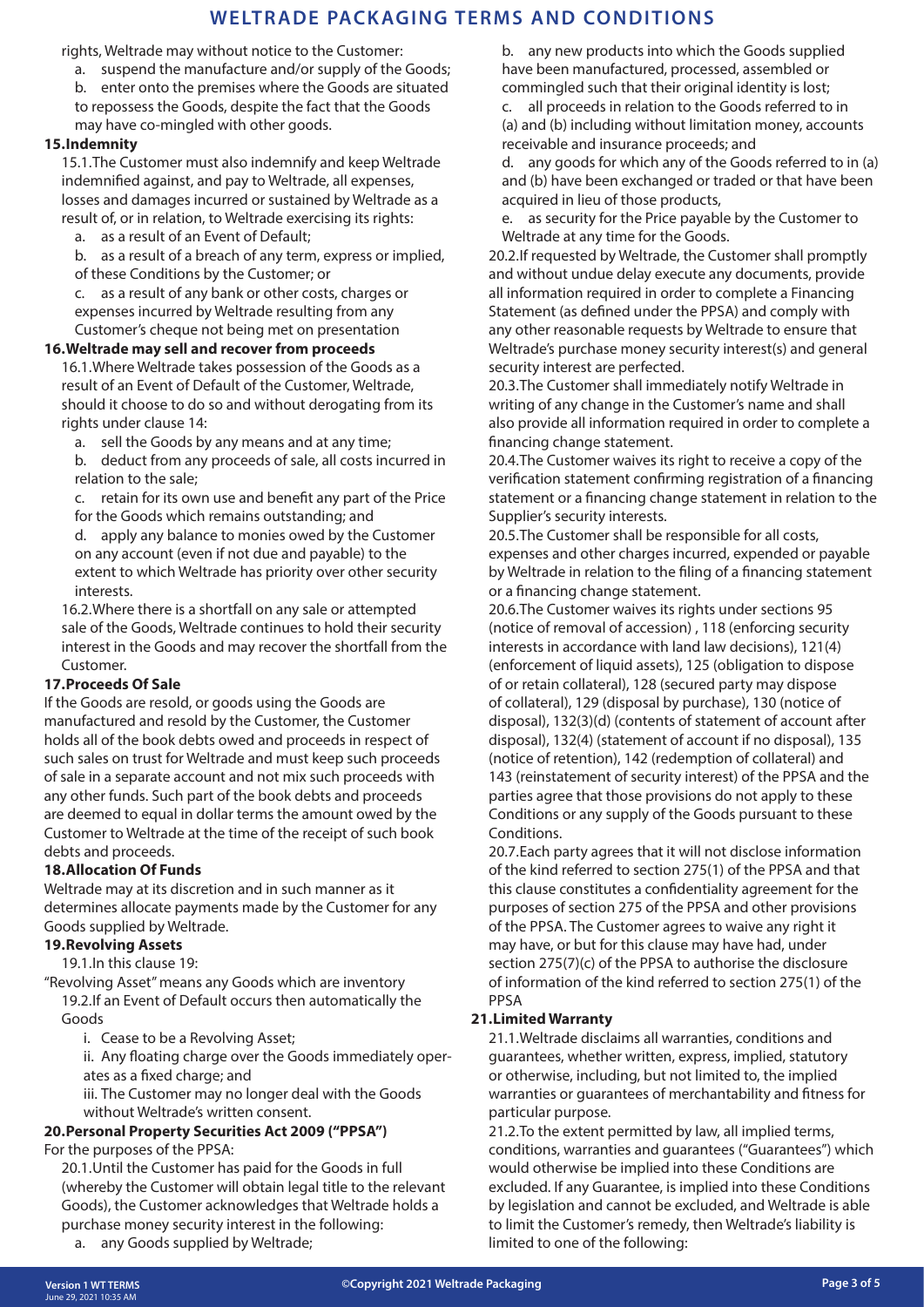a. the replacement of the relevant Goods or the supply of equivalent goods;

- b. the repair of the relevant Goods;
- c. the payment of the costs of replacing the relevant
- Goods, or of acquiring equivalent goods; or
- d. the payment of the costs of having the relevant Goods repaired; and

Weltrade may in its sole discretion determine which of the foregoing will apply in any case.

### **22.Confidentiality**

22.1.Each party may have access to the Confidential Information of the other party as a result of the supply of Goods.

22.2.The receiving party will keep all Confidential Information disclosed hereunder confidential for a period of 5 years following the expiration or termination of these Conditions.

22.3.Each party will retain ownership of its Confidential Information including, without limitation, all rights in patents, copyrights, trademarks and trade secrets. 22.4.No right or license is granted hereby to a party or its Customers, employees or agents, expressly or by implication, with respect to the Confidential Information or any patent, patent application or other Confidential right of the other party, notwithstanding the expiration of the confidentiality obligations stated herein.

22.5.Weltrade agrees to use the Confidential Information of the Customer only to provide Goods for the Customer. The Customer agrees that it will not use or disclose Weltrade's Confidential Information for any purpose besides the purchase or use of goods under these Conditions. 22.6.The Customer will not use Weltrade's Confidential Information for the manufacture or procurement of parts

or Goods that are the subject of these Conditions or any similar parts or to cause such Goods to be manufactured or procured from any other source.

22.7.The receiving party has no duty to protect information that is proven by written records to be:

a. publicly known at the time of disclosure or becomes publicly known through no fault of recipient;

b. known to recipient at the time of disclosure through no wrongful act of recipient;

c. received by recipient from a third party without restrictions similar to those in this section; or d. independently developed by recipient.

## **23.Intellectual Property**

23.1.These Conditions are not a licence of, and the Customer shall not acquire any interest of any nature in any of Weltrade's Intellectual Property Rights in the Goods or any other material created in connection with the Supply. 23.2.Any design, source code, drawing, description, model, documentation, sample and/or the like, created by Weltrade, in connection with the Supply shall remain the Intellectual Property of Weltrade.

23.3.The Customer agrees not to remove or alter any indicia of manufacturing contained on or within the goods, including without limitation trademarks on nameplates or cast or machined components.

#### **24.Reference and Promotional Materials**

The Customer agrees to allow Weltrade to use Customer's name and logo as a reference for potential customers and to include information, pictures and material regarding the Goods provided to the Customer in Weltrade's promotional materials.

## **25.Limitation Of Liability**

25.1.In no event will Weltrade be liable to compensate or indemnify the Customer for any loss or damage suffered or incurred by the Customer in relation to these Conditions, any Order, the Goods, or their delivery, mis-delivery or non-delivery for any incidental damages, consequential damages, special damages, punitive damages, statutory damages, indirect damages, loss of profits, loss of revenues, or loss of use, even if informed of the possibility of such damages.

25.2.To the extent permitted by law, Weltrade's liability for damages arising out of or related to these Conditions shall in no case exceed the amount actually paid to Weltrade for the Goods from which the claim arose. To the extent permitted by applicable law, these limitations and exclusions will apply regardless of whether liability arises from breach of contract, warranty, tort (including but not limited to negligence), by operation of law, or otherwise. 25.3.The Customer's remedy for any defective goods will be the repair, replacement or account credit, issued by Weltrade to be applied against future purchases (at the discretion of Weltrade). Credits will be issued at the purchase cost less any costs incurred up to the credit being raised.

### **26.Termination**

26.1. A party may terminate these Conditions or any Order (if in the case of the Customer, it is prior to completion of the Order), by giving written notice to the other party ("defaulting party") if any of the following circumstances occurs:

a. if the defaulting party is in breach of these Conditions and fails to remedy the breach within 30 days of receiving a written notice of the breach from the nondefaulting party requiring the breach to be remedied;

b. if the defaulting party is in breach of any provision of these Conditions which is not capable of remedy;

26.2. Rights and Obligations on Termination. Termination of these Conditions will not release or discharge either party from any debt, obligation or liability which has accrued and remains to be performed by each party as at the date of such termination or which is intended by these Conditions to survive termination.

## **27.Dispute Resolution**

27.1.This clause 27 shall apply only in relation to disputes between the parties in connection with or arising out of these Conditions, or the breach, termination, validity or subject matter thereof, or to any claim in tort, in equity or pursuant to any statute or law and where the amount in dispute exceeds, where the amount dispute exceeds \$5,000. 27.2.Initial Procedure

27.3.If there is a dispute between the parties as contemplated in clause 27.1, then within 7 days of a party notifying the other party of a dispute, each party's 27.4.Representative will meet with a view to resolving the dispute ("Initial Meeting"). The parties' representatives must use all reasonable endeavours and act in good faith to resolve the dispute.

#### **28.Mediation**

28.1.If the parties are unable to resolve the dispute within 14 days of the Initial Meeting, the parties must refer the dispute to mediation. The parties agree:

- a. to appoint a mutually agreed independent mediator to mediate the dispute;
- b. that mediation must be commenced within 28 days of date of the appointment of a mediator;
- c. that any information or document obtained through